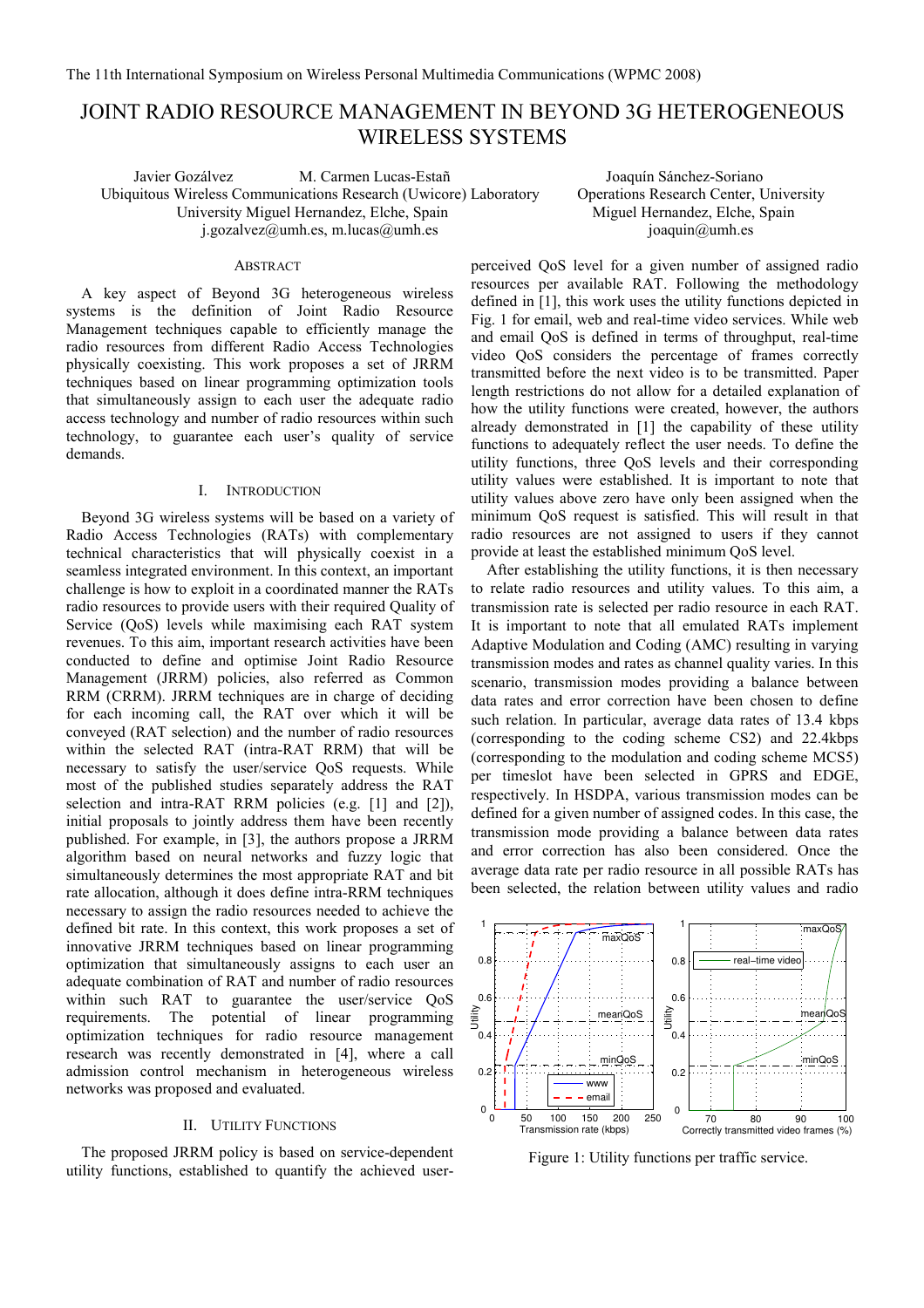resources can be directly established for web and email users. For real-time H.263 video users, an additional step is necessary to compute the data rate needed for real-time operation, i.e. to ensure that each video frame is correctly transmitted before the next one must be sent. To this aim, the cumulative distribution function of the throughput necessary to transmit each video frame before the next one is to be sent was extracted using a real-time H.263 video model [1]. Table 1 shows an example of the relation between utility values and the number of radio resources per selected RAT for real-time 64 kbps H.263 video users; the RAT/resources combination are shown in increasing throughput order. The resources/RAT combination is denoted as  $xY$ , corresponding to x radio resources from RAT  $Y$  (GPRS is represented as  $G$ , EDGE as  $E$ , and HSDPA as  $H$ ). As previously mentioned, it is interesting to note that utility values different from zero are not defined until the RAT/resources combination can achieve the established minimum QoS level. Also, once the maximum QoS level has been achieved, the utility value does not augment despite increasing throughput capabilities.

Table 1: 64 kbps video utility values.

| Res.<br>RAT | Data<br>rate<br>kbps) | Utility<br>value | Res./<br>RAT | Data<br>rate<br>(kbps) | Utility<br>value | Res.<br>RAT | Data<br>rate<br>(kbps) | Utility<br>value |
|-------------|-----------------------|------------------|--------------|------------------------|------------------|-------------|------------------------|------------------|
| 1G          | 13.4                  | 0.00             | 4E           | 89.6                   | 0.298            | 3H          | 741                    | 1.00             |
| 1E          | 22.4                  | 0.00             | 7G           | 93.8                   | 0.313            | 4H          | 1139.5                 | 1.00             |
| 2G          | 26.8                  | 0.00             | 8G           | 107.2                  | 0.353            | 5H          | 2332                   | 1.00             |
| 3G          | 40.2                  | 0.00             | 5E           | 112                    | 0.365            | 7H          | 4859.5                 | 1.00             |
| 2E          | 44.8                  | 0.00             | 1H           | 116.5                  | 0.378            | 8H          | 5709                   | 1.00             |
| 4G          | 53.6                  | 0.00             | 6E           | 134.4                  | 0.435            | 10H         | 7205.5                 | 1.00             |
| 5G          | 67                    | 0.00             | 7E           | 156.8                  | 0.934            | 12H         | 8618.5                 | 1.00             |
| 3E          | 67.2                  | 0.00             | 8E           | 179.2                  | 0.982            | 15H         | 11685                  | 1.00             |
| 6G          | 80.4                  | 0.00             | 2H           | 396                    | 1.00             |             |                        |                  |

## III. LINEAR PROGRAMMING JRRM PROPOSAL

## A. JRRM objective function

The proposed JRRM technique is aimed at providing the highest possible homogeneous user satisfaction levels to all service types by exploiting the QoS/resource flexibility offered by different services present in a multimedia framework. In fact, achieving a similar user satisfaction level, here represented by utility values, does not require the same number of radio resources or capabilities for different service types. In this context, the proposed JRRM objective function can be denoted as follows:

$$
\max{\{minu_j\}}, j \in [0, N-1] \quad with \quad u_j = \sum_{r} \sum_{s} u_j^r (s^r) \cdot y_j^{r,s} \quad (1)
$$

where  $u_j$  represents the utility value assigned to user j in a combined RAT/resources distribution round, and N corresponds to the total system user load. When defining  $u_j$ ,  $u'_{j}(s')$  represents the utility value obtained by user j when assigned s radio resources (codes or timeslots) of RAT  $r(r)$  is equal to 0, 1 or 2 for GPRS, EDGE and HSDPA respectively), and  $s \in [1,c_r]$  with  $c_r$  corresponding to the maximum number of radio resources available at each RAT.

 $y_j^{r,s}$  is a binary variable equal to one if user *j* is assigned *s* radio resources of RAT  $r$ , and equal to zero if not. Given that we have considered that users can only receive resources from one RAT, only one  $y_j^{r,s}$  variable can be equal to one for each user. When distributing RAT/resources among requesting users, the proposed JRRM policy must establish the values for the  $y_j^{r,s}$  variables, considering that only  $y_j^{r,s}$ variables achieving a utility value greater than zero are allowed, i.e. resources are not assigned to a user if they would not achieve the user minimum QoS level.

In order to apply linear programming techniques to solve the established problem, (1) must be expressed as a linear equation. To this aim, a new real variable denoted as z and equal to the smaller utility value assigned to a user has been defined, which results in the following objective function:

$$
\max z, j \in [0, N-1] \quad \text{with} \quad z \le u_j \tag{2}
$$

### B. JRRM constraints

Once the basic objective function has been established, the problem statement can be completed with some system and service constraints. If a high system load cannot guarantee that all users are granted their minimum QoS requests, the problem could have no solution. To avoid this situation, it has been imposed that one  $y_j^{r,s}$  variable must be equal to one for each user. When such constraint cannot be reached, the number of users requesting resources will be reduced so that:

$$
\sum_{r} \sum_{s} y_{j}^{r,s} = 1, \forall j \quad and \quad \sum_{j} \sum_{s'} s^{r} \cdot y_{j}^{r,s} \le c_{r}, \forall r \qquad (3)
$$

Whenever a user requests resources for a new transmission or a given transmission ends, the proposed JRRM policy is applied. In this case, only real-time video active users that were assigned resources in the previous JRRM distribution round maintain those corresponding to their minimum QoS level and compete for additional resources with the other users, which can be expressed as:

$$
\sum_{r} \sum_{s'} E_{s'} \cdot y'^{r,s}_{j} \ge E_{\min}, \forall j_{h263} \tag{4}
$$

where  $E_{s'}$  represents the RAT/resources combination

index in the utility tables (e.g. Table 1) for the assignment of  $s$ radio resources in RAT  $r$ . Similarly,  $E_{min}$  represents the index of the RAT/resources combination achieving the minimum QoS level.

In case the available resources do not allow achieving equal utility values for all users, users are served based on the following service priority: real-time H.263 video (higher priority), web, and email; real-time video users with higher video bit rates are served first. If the lowest priority user  $(m)$ is a video user that obtained radio resources in the previous JRRM distribution round, the condition established in (4) comes first and the video user would be assigned the  $s_{min}$ radio resources from RAT  $r_{min}$  necessary to achieve its minimum QoS level defined by  $E_{min}$ .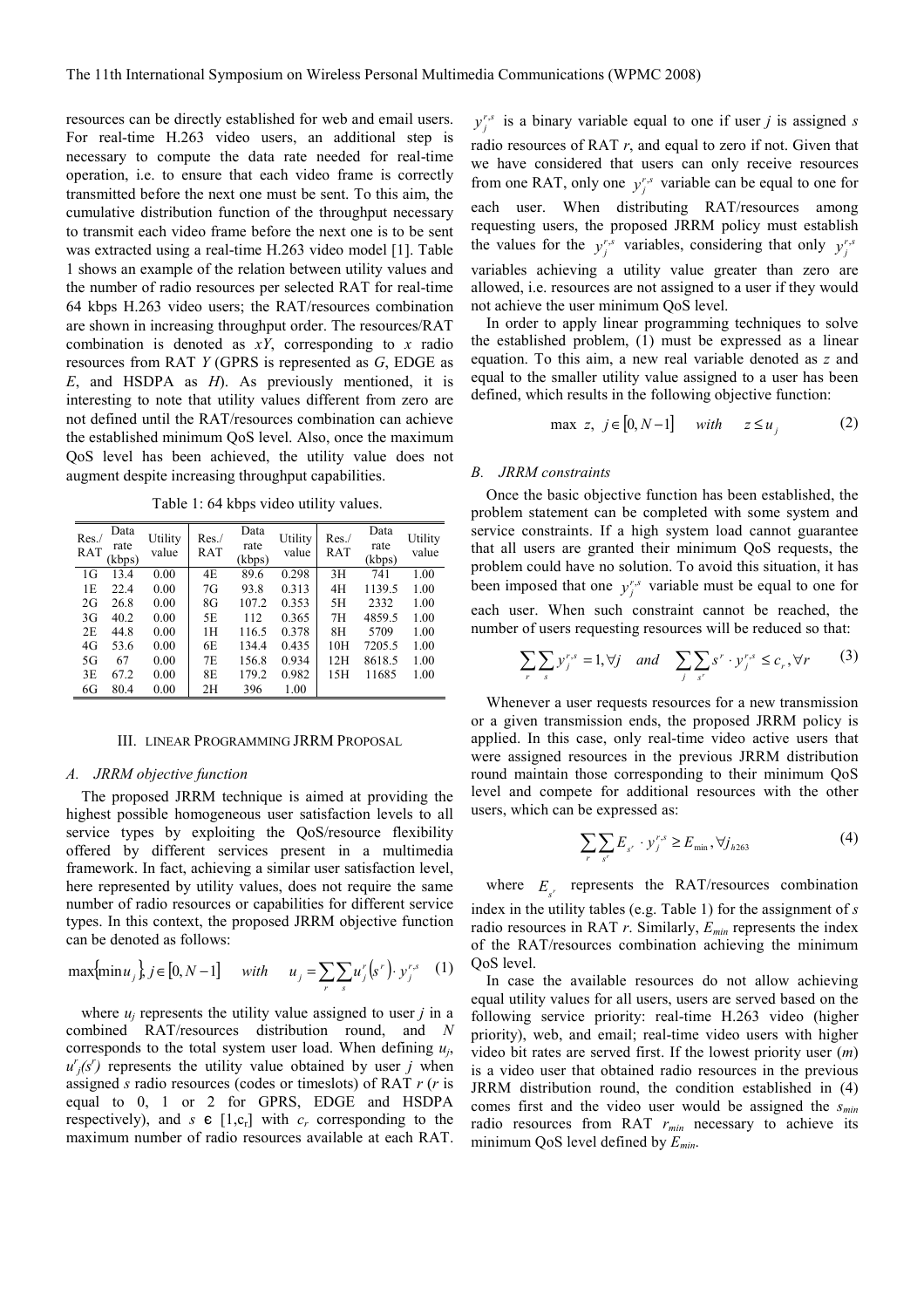When such level is achieved, the lowest priority user will not be assigned additional resources until the highest priority user (*k*) surpasses its utility value ( $u_{m}^{r_{\min}}(s_{m_{\min}})$ ), expressed as:

$$
\sum_{r_a} \sum_{s_a} u_{m}^{r_{\min}} \left( s_{m_{\min}} \right) \cdot y_k^{r,s} + \sum_{r_b} \sum_{s_b} u_k^{r} \left( s^{r} \right) \cdot y_k^{r,s} \ge \sum_{r} \sum_{s} u_m^{r} \left( s^{r} \right) \cdot y_m^{r,s}
$$
(5)

where  $(r_a, s_a)$  represent the RAT/resources assignments that verify  $u_m^{r_{\min}} ( s_{m_{\min}} ) - u_k^{r_a} (s_a) > 0$  and  $(r_b, s_b)$  the assignments that verify  $u_m^{r_{\text{min}}} ( s_{m_{\text{min}}} ) - u_k^{r_b} ( s_b ) \leq 0$ ; this condition is only applied when the priority of user  $k$  is higher than that of user  $m$ . Following (5), if active users cannot obtain their minimum QoS demand (it is not possible to satisfy (3)) and the linear objective function does not have a solution, users with the lowest priority will be eliminated from the JRRM distribution round until the present users and their demand allow for a linear programming JRRM solution to be achieved.

## C. Linear programming resolution

Linear programming tools are widely employed in optimization problems. Following the previously defined linear objective function, this work proposes the use of linear programming tools to solve the defined JRRM problem characterized by the binary and real unknown variables  $y_j^{r,s}$  and z. Given its performance and computational properties, one of the most commonly used approaches to solve Mixed Integer Programming (MIP) problems, such as the one defined in the previous section for JRRM, is the Branch and Bound method [5]. This technique solves an ordered sequence of reduced linear programming problems until an optimum solution is achieved. Such reduced linear programming problems are obtained when the condition that the unknown variable must be an integer one is relaxed, and real variables are allowed. To solve such reduced linear programming problems, this work proposes to use the simplex method [5], which is regularly employed in problems with a large number of variables and that require computationally efficient solutions, as in the case of real-time mobile and wireless communication systems. The interested reader is referred to [5] for additional details on the simplex, and Branch and Bound methodologies. To solve the defined MIP problem, this work has used the optimization software ILOG CPLEX, which is widely employed by companies to improve their decision-making processes.

## IV. PERFORMANCE AND OPTIMISATION

The performance of the proposed JRRM technique has been evaluated in a multi-RAT and multimedia wireless platform emulating GPRS, EDGE and HSDPA. In terms of service distribution, email, web and real-time video transmissions represent each one third of the total user load; real-time H.263 video users are equally distributed among three different bit rates selected from the emulated ones: 16, 64, 128, 256 and 512kbps. A single cell with equal GPRS, EDGE and HSDPA coverage is modelled, and two multimedia traffic scenarios have been emulated. While the first scenario (E1), emulates web, email and real-time H.263 video transmissions at 16, 64 and 128kbps bit rates, the second one (E2) considers real-time H.263 video users with 64, 256 and 512kbps video bit rates. For both scenarios, cell loads of 10, 20 and 30 users have been simulated with one frequency carrier each (i.e. eight timeslots) for GPRS and EDGE, and 14 HSDPA codes.

## A. Original JRRM proposal

Table 2 shows the percentage of users per service class that following the JRRM implementation and execution achieved the utility values corresponding to the minimum, medium and maximum QoS levels previously defined. Maximum QoS levels cannot be achieved under all emulated scenarios since radio resources demand surpasses resources availability for the emulated scenarios. Table 2 shows that the implemented JRRM policy achieves its objectives, i.e. that all services obtain the highest and most homogeneous possible QoS levels, and that service priorisation effects are most notable when the load increases. Under high loads, homogeneous QoS levels cannot be achieved across all service types. In fact, a percentage of video users received the radio resources corresponding to their maximum QoS level, while a high percentage of email users did not even received the resources needed to satisfy their mean QoS demand. This is due to the fact that if low priority users, such as email, received the resources initially assigned to higher priority users to pass from their mean QoS level to their higher one, they will obtain a utility value (or QoS satisfaction) higher than that achieved by video users; this possibility is not allowed by the JRRM policy since it will not comply with the service priorisation constraint.

To better understand the operation of the proposed JRRM policy, it is interesting to analyse the JRRM resources distribution as the load or service QoS requirements change. To this aim, we will consider as an example the 64 kbps video service radio resource assignments. Under low radio resources demands, users tend to receive the RAT/resources

Table 2: JRRM performance (in %) per service class.

|                   |       | $E1 - 10$ users       |       | $E2 - 10$ users |                       |       |
|-------------------|-------|-----------------------|-------|-----------------|-----------------------|-------|
|                   |       | minQoS meanQoS maxQoS |       |                 | minOoS meanOoS maxOoS |       |
| email             | 100   | 99.98                 | 88.31 | 99.73           | 97.60                 | 59.52 |
| <b>WWW</b>        | 100   | 99.99                 | 89.18 | 99.91           | 98.91                 | 68.55 |
| lower-rate video  | 100   | 100                   | 99.66 | 100             | 97.04                 | 88.34 |
| mean-rate video   | 100   | 100                   | 99.55 | 99.95           | 98.97                 | 98.97 |
| higher-rate video | 100   | 100                   | 100   | 100             | 96.85                 | 96.85 |
|                   |       | $E1 - 20$ users       |       |                 | $E2 - 20$ users       |       |
|                   |       | minQoS meanQoS maxQoS |       |                 | minQoS meanQoS maxQoS |       |
| email             | 89.62 | 25.08                 | 0.16  | 59.56           | 10.20                 | 0.065 |
| <b>WWW</b>        | 99.08 | 89.06                 | 1.85  | 91.15           | 67.54                 | 1.12  |
| lower-rate video  | 100   | 99.30                 | 76.43 | 99.83           | 79.26                 | 65.95 |
| mean-rate video   | 100   | 87.66                 | 86.76 | 99.65           | 91.26                 | 91.26 |
| higher-rate video | 100   | 100                   | 100   | 99.90           | 86.88                 | 86.88 |
|                   |       | $E1 - 30$ users       |       |                 | $E2 - 30$ users       |       |
|                   |       | minQoS meanQoS maxQoS |       |                 | minQoS meanQoS maxQoS |       |
| email             | 8.26  | 0.002                 | 0.0   | 4.39            | 0.0                   | 0.0   |
| <b>WWW</b>        | 76.01 | 53.75                 | 0.001 | 59.20           | 29.86                 | 0.003 |
| lower-rate video  | 100   | 94.24                 | 54.94 | 99.12           | 55.46                 | 47.75 |
| mean-rate video   | 99.99 | 88.44                 | 88.33 | 98.62           | 79.97                 | 79.97 |
| higher-rate video | 99.98 | 99.98                 | 99.98 | 99.60           | 74.02                 | 74.02 |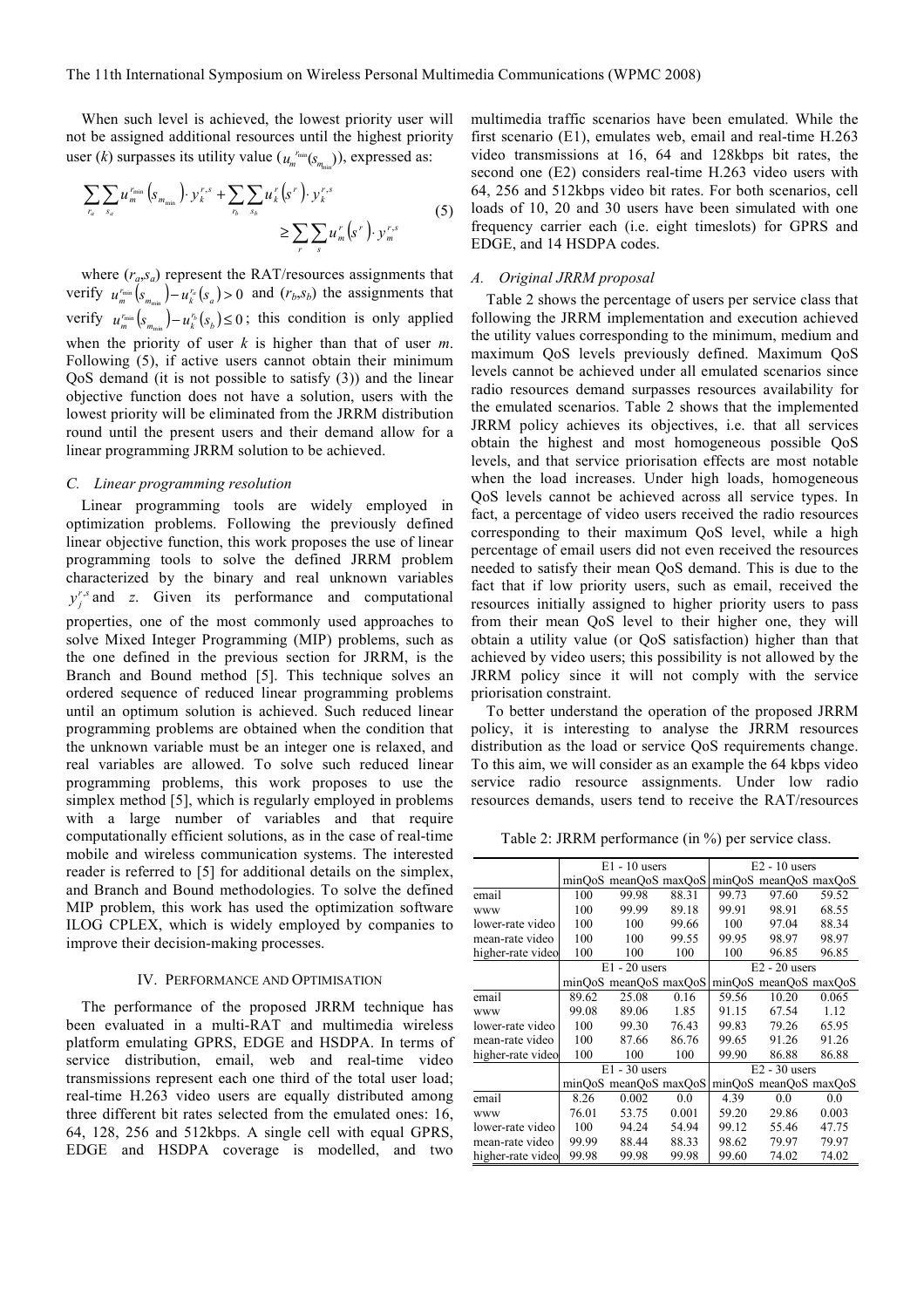combinations achieving their maximum QoS request. For example, 3.9% and 95.6% of 64kbps video transmissions were assigned 8E and 2H under the E1 scenario with 10 users load per cell; 8E and 2H result in utility values equal to 0.9819 and 1 respectively (see Table 1). When the cell load or service QoS requirements increase, the JRRM policy adjusts the RAT/radio resources distributions to that guaranteeing the minimum and mean QoS requirements to the higher possible percentage of users. For example, when increasing the load to 20 users in E1, 11.8%, 1.7% and 85.1% of the 64kbps video transmissions are assigned 1H, 8E and 2H radio resources respectively, thereby demonstrating the capacity of the proposed JRRM technique to adapt its resources distribution decisions to the specific operating conditions.

Despite its performance, Table 3 shows that in some cases a high percentage of radio resources where not assigned by the JRRM policy  $(first column)^1$ . This can be due to several reasons, for example, the fact that maximum QoS demands are satisfied for all users that thereby do not require additional

Table 3: Percentage of JRRM distributions that do not assign all available radio resources

|          |                           |           | E <sub>2</sub> |                |  |
|----------|---------------------------|-----------|----------------|----------------|--|
|          | Not all<br>Users with $0$ |           | Not all        | Users with $0$ |  |
|          | resources                 | resources | resources      | resources      |  |
| 10 users | 77.82                     | 0.0       | 81.64          | 0.78           |  |
| 20 users | 50.70                     | 18.03     | 40.50          | 43.16          |  |
| 30 users | 32.62                     | 100       | 43 34          | 100            |  |

resources; this is for example the case for the 10 users cell load scenarios. Another reason that explains the unused radio resources is that when the number of available radio resources is lower than the total user demands, the JRRM policy had to eliminate the lower priority users from the resources distribution; this was needed to achieve a solution with the linear programming optimization tools. It can be possible that the last eliminated user had a resources demand higher than that of all previously eliminated users, thereby representing the only reason why a solution could not be initially reached. In this case, it is possible that users that could have been satisfied with low performance resources do not receive any radio resources, and such low performance resources are left unassigned since remaining users need higher performance radio resources to satisfy their QoS demands and, in addition, they cannot receive resources from various RATs. This factor was the main one to explain the unused radio resources under the 30 users load scenarios. A final reason explaining the unused radio resources, is the fact that when the maximum is achieved for the minimum utility value assigned to a user (variable z), the other users that obtained higher utility values stop competing for additional radio resources that could further improve their QoS satisfaction levels.

#### B. JRRM variants

To overcome the limitations of the original JRRM policy, three different variants are proposed and evaluated. In the first one, after the original JRRM distribution is completed, iterative JRRM distributions are performed considering only the unused radio resources and the users that did not receive any radio resources after the original JRRM distribution. Table 4 shows that this JRRM variant increases the QoS to the lower priority users, especially to emails users, without modifying the QoS experienced by the remaining users. This improvement is due to a more efficient radio resources allocation that decreases the percentage of resource distributions over which radio resources are left unassigned (see Table 5). Such decrease is particularly important for high cell loads, whereas no significant difference is observed between the original JRRM policy and its variant under low cell loads. Although under certain distribution rounds some resources were left unassigned while some users did not receive any radio resources, it is important to note that in all cases the unassigned resources were not sufficient to provide the user requested minimum QoS level.

When the number of available radio resources was lower than the total user demands, the original JRRM policy sequentially eliminated from the resources distribution the lower priority users until a feasible solution could be achieved. It is important to note that due to the established priorisation policy and the service QoS demands, the users that are first eliminated are generally the ones with the lower resource requirements. On the other hand, the users that are lastly eliminated before reaching a feasible solution are the ones with the higher resources demand, and the main cause why the linear programming tools could not reach a feasible solution. This process resulted in that certain low priority users that could have been served with the available radio resources were not assigned any. To overcome this inefficiency, the second JRRM variant first performs the

Table 4: First variant performance (in %) per service class.

|                   | $E1 - 20$ users |                       |       | $E2 - 20$ users |                       |       |
|-------------------|-----------------|-----------------------|-------|-----------------|-----------------------|-------|
|                   |                 | minOoS meanOoS maxOoS |       |                 | minOoS meanOoS maxOoS |       |
| email             | 90.16           | 25.25                 | 0.33  | 62.53           | 11.03                 | 0.89  |
| <b>WWW</b>        | 99.15           | 89.13                 | 1.88  | 93.40           | 69.2                  | 1.38  |
| lower-rate video  | 100             | 99.30                 | 76.43 | 99.96           | 79.28                 | 65.97 |
| mean-rate video   | 100             | 87.66                 | 86.76 | 99.65           | 91.26                 | 91.26 |
| higher-rate video | 100             | 100                   | 100   | 99.90           | 86.88                 | 86.88 |
|                   |                 | $E1 - 30$ users       |       |                 | $E2 - 30$ users       |       |
|                   |                 | minOoS meanOoS maxOoS |       |                 | minOoS meanOoS maxOoS |       |
| email             | 10.27           | 0.1                   | 0.098 | 7.97            | 0.07                  | 0.7   |
| <b>WWW</b>        | 77.10           | 54.82                 | 0.021 | 64.12           | 33.52                 | 0.02  |
| lower-rate video  | 100             | 94.24                 | 54.94 | 99.88           | 55.53                 | 47.82 |
| mean-rate video   | 100             | 88.44                 | 88.33 | 98.10           | 79.88                 | 79.87 |
| higher-rate video | 99.98           | 99.98                 | 99.98 | 99.6            | 73.98                 | 73.99 |

Table 5: Percentage of distributions for the first JRRM variant that do not assign all available radio resources

|          |                           |           | E2        |                |  |
|----------|---------------------------|-----------|-----------|----------------|--|
|          | Not all<br>Users with $0$ |           | Not all   | Users with $0$ |  |
|          | resources                 | resources | resources | resources      |  |
| 10 users | 77.82                     | 0.0       | 81.40     | 0.0            |  |
| 20 users | 47.66                     | 12.55     | 23.70     | 0.34           |  |
| 30 users | 9.82                      | 100       | 0.60      | 100            |  |

 1 The second column in Table 2 corresponds to the percentage of JRRM distributions over which radio resources were left unassigned and some users didn't receive any. For example in the E1 scenario with 20 users load, 50.7% of JRRM distributions resulted in some radio resources being unassigned. In 18% of such cases, there were users that didn't receive any radio resource.